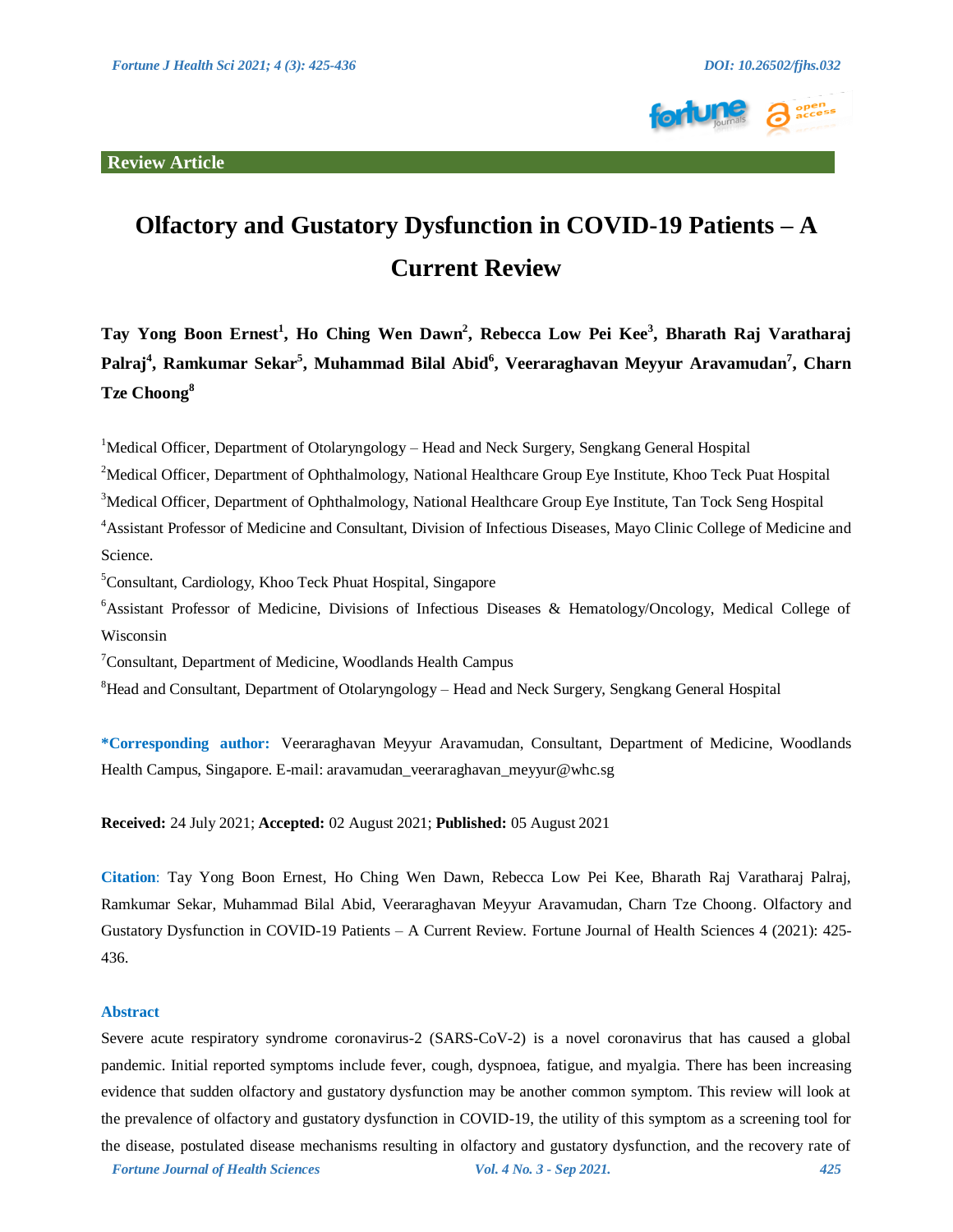#### **Methods**

A review of relevant articles was conducted via a search through MEDLINE, EMBASE, CENTRAL, and Web of Science. References of articles were also examined to identify other relevant publications.

#### **Results**

There is a high prevalence for olfactory or gustatory dysfunction among COVID-19 patients, although clinical data may represent indigenous variability in geographical regions, demographic features, and clinical severity. And patients exhibiting these disturbances as the first or only symptom may have a milder disease course. SARS-CoV-2 is postulated to be a neurotropic virus with a specific tropism for the olfactory system.

#### **Conclusion**

Current literature suggests olfactory and gustatory dysfunction is prevalent in COVID-19. Longer term data is required to draw definitive conclusions about this association.

**Keywords:** SARS-CoV-2, Coronavirus; Smell; Taste; Disturbance

#### **1. Introduction**

Severe acute respiratory syndrome coronavirus-2 (SARS-CoV-2) is a novel coronavirus which first emerged in Wuhan, China in December 2019 [1, 2]. A progressive global outbreak in coronavirus disease (COVID-19) in early 2020 resulted in the World Health Organization first calling this a Public Health Emergency of International Concern on 30 January 2020, and then declaring this a pandemic on 11 March 2020 [3].

The public health strategy used to mitigate the outbreak involves screening individuals for symptoms suggestive of disease, test for infection, and isolate infected individuals. Initial commonly reported symptoms include fever, cough, dyspnoea, fatigue, and myalgia [4].

However, there has been increasing evidence that sudden olfactory and gustatory dysfunction may be associated with COVID-19. On 22 March 2020, the American Academy of Otolaryngology—Head and Neck Surgery (AAO – HNS) released a statement that anosmia, hyposmia, and dysgeusia have been reported by patients who ultimately tested positive for the disease and proposed to add these symptoms to the list of screening tools for infection [5].

Olfactory dysfunction is defined as an altered sense of smell [6]. This encompasses anosmia (complete loss of smell), hyposmia (partial loss), and dyssomnia (distortion in the perception of an odorant). Gustatory dysfunction is defined as an altered sense of taste. This includes ageusia (complete loss of taste), hypogeusia (partial loss), and dysgeusia (distortion in the perception of taste).

As olfactory and gustatory systems are interlinked, it is not uncommon for patients to develop concurrent olfactory and gustatory disturbance. In the context of COVID-19, such dysfunction can occur in isolation or together with other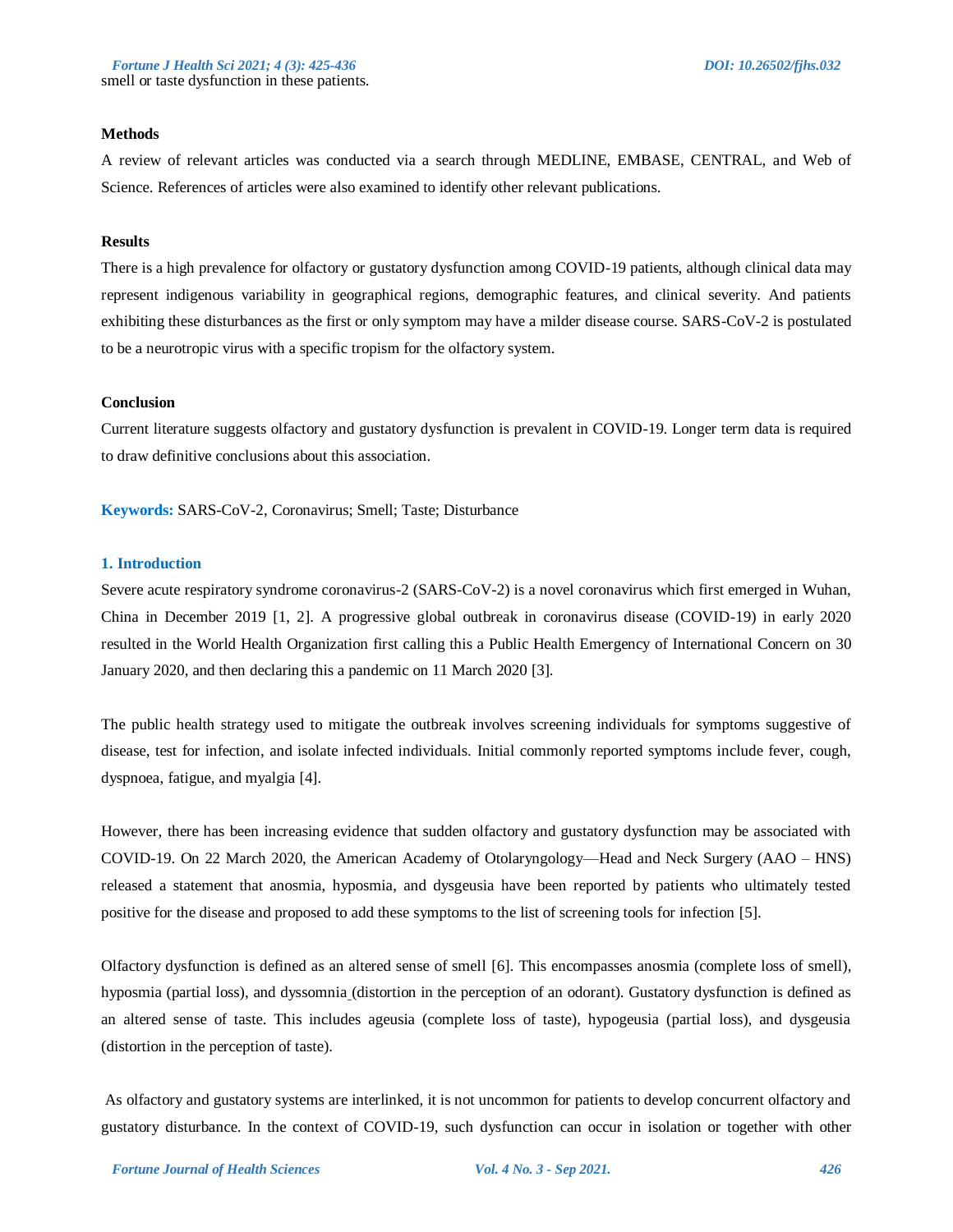Olfactory and gustatory dysfunction have been described as specific early symptoms, and hence may potentially be harnessed as an effective screening tool for diagnosis.

This review will look at the prevalence of olfactory and gustatory dysfunction in COVID-19, the utility of this symptom as a screening tool for the disease, postulated disease mechanisms resulting in olfactory and gustatory dysfunction, and the recovery rate of smell or taste dysfunction in these patients.

For the purpose of this comprehensive narrative review, we searched MEDLINE, EMBASECENTRAL and Web of Science using the following keywords: COVID-19, SARS-CoV-2, coronavirus, olfactory, anosmia, gustatory, ageusia. We also examined the references of articles found and included those that were considered appropriate for this review.

#### **1.1 Prevalence of olfactory and gustatory dysfunction in COVID-19 disease Epidemiology**

The prevalence of olfactory and gustatory dysfunction in patients diagnosed with COVID-19 has been well researched. A meta-analysis by Tong et al. [7], reported an overall prevalence of 52.7% for olfactory dysfunction and 43.9% for gustatory dysfunction. Sub-group analysis revealed that studies which used validated reporting instruments reported higher smell or taste disturbance (86.60%, 95% confidence interval (CI): 72.95%-95.95%) compared to those which did not (36.64%, 95% CI, 18.31%-57.24%). There have since been more prevalence studies conducted after the metaanalysis was published and we have included a comprehensive updated list in table 1.

Clinical data thus far remains heterogenous and can be in part explained by reasons which were not fully explored in the meta-analysis. Firstly, available prevalence data represent the indigenous variability in geographical regions and the setting in which patients were sampled. Patients sampled in the outpatient setting for instance are likely to have less severe respiratory symptoms and hence other symptoms such as olfactory or gustatory disturbance may be more prominent. Secondly, the use of varied tools for assessment of olfactory and gustatory dysfunction contribute to its heterogeneity. There is an element of reporting bias for self-reported surveys. The variety of questionnaires used, ranging from pre-existing ones (like the Sino-nasal Outcome Test) to newly developed ones (like the Anosmia Reporting Tool developed by the AAO-HNS) also likely leads to variabilities in data. Pre-existing questionnaires were developed for other purposes and are not validated for COVID-19. Newly developed ones may be more specific for COVID-19, but the majority also suffer from a lack of rigorous validation. Lastly, prevalence data obtained earlier at the start of the pandemic via medical records (which are likely less complete for such symptoms) or via non-validated questionnaires (at a time where there was little or less insight into the relationship between olfactory/gustatory dysfunction) are likely to be different compared to data obtained from prevalence studies later.

#### **1.2 Patterns of dysfunction**

Many studies have since reported olfactory dysfunction as an early manifestation of COVID-19, with a small proportion reporting it as the only symptom of the disease. According to Kaye et al. [8], anosmia or hyposmia was found to be the initial presenting symptom in 27% of patients, while 73% reported such symptoms prior to the diagnosis of COVID-19.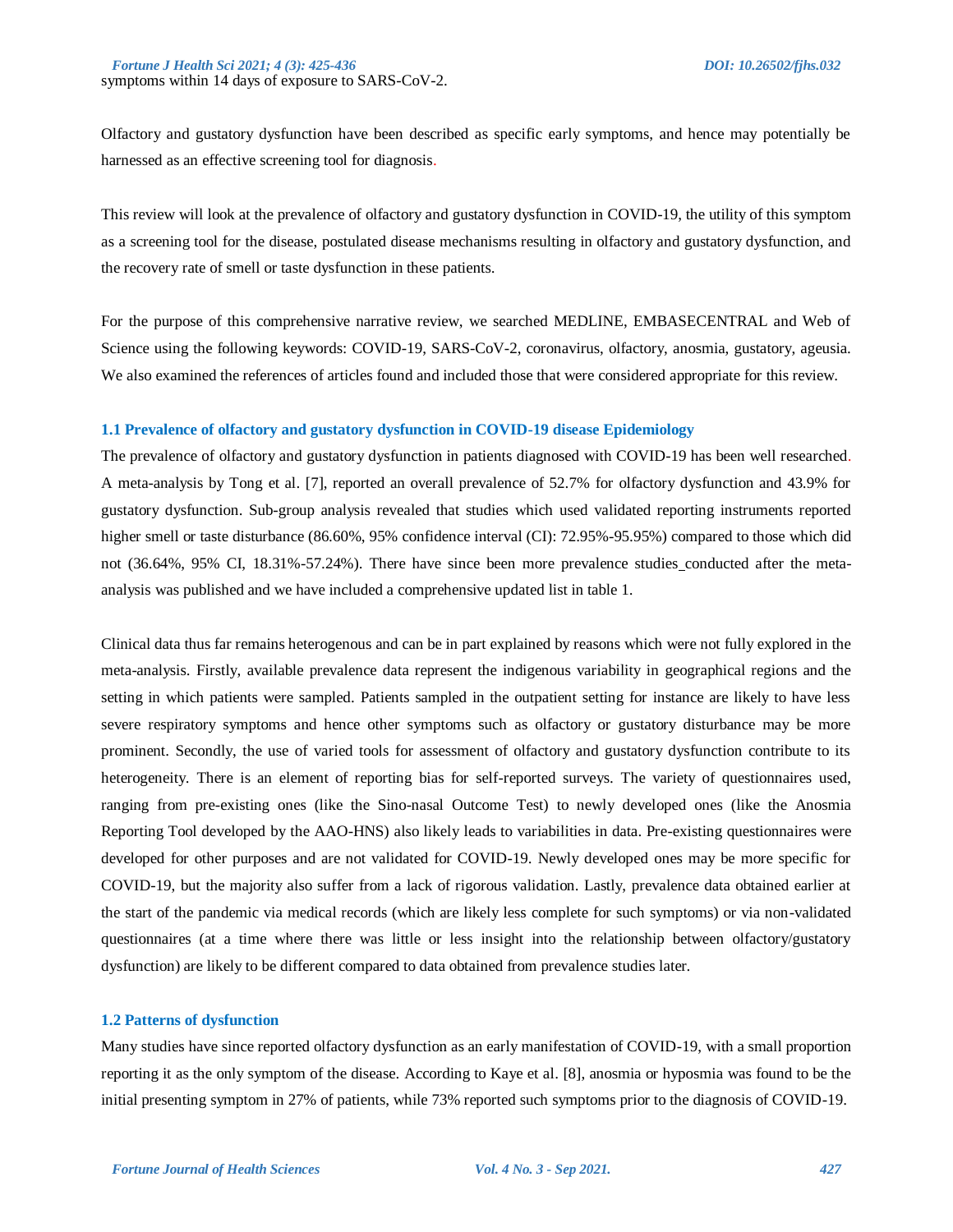| <b>Author</b>           | <b>Study</b><br>design | Population                                         | <b>of</b><br><b>Means</b><br>assessment                                            | No. | <b>Olfactory</b><br>dysfunction<br>(%) | <b>Gustatory</b><br>dysfunction<br>(%) | <b>Olfactory AND</b><br><b>Gustatory</b><br><b>Dysfunction</b><br>(%) | <b>OR</b><br><b>Olfactory</b><br><b>Gustatory</b><br><b>Dysfunction</b><br>(%) | Anosmia<br>as<br>first or only<br>presenting<br>symptom $(\% )$ |
|-------------------------|------------------------|----------------------------------------------------|------------------------------------------------------------------------------------|-----|----------------------------------------|----------------------------------------|-----------------------------------------------------------------------|--------------------------------------------------------------------------------|-----------------------------------------------------------------|
| Vaira et al.<br>[9]     | Case series            | Patients<br>at<br>a<br>single<br>centre,<br>Italy  | Connecticut<br>Chemosensory<br>Clinical<br>Research<br>olfactory<br>Centre<br>test | 72  | 83.3                                   | 48.6                                   | 41.6                                                                  | $\overline{\phantom{a}}$                                                       | 19.4                                                            |
| Moein<br>et<br>al. [10] | Cross-<br>sectional    | Hospitalised<br>patients, Iran                     | University<br>of<br>Pennsylvania Smell<br><b>Identification Test</b>               | 60  | 98.3                                   | 23.3                                   | 16.7                                                                  | 35                                                                             |                                                                 |
| Hornuss et.<br>al. [11] | Cross-<br>sectional    | Hospital,<br>Germany                               | Sniffin' Sticks Test                                                               | 45  | 84.4                                   | $\overline{\phantom{a}}$               |                                                                       | $\overline{\phantom{a}}$                                                       |                                                                 |
| Altin et al.<br>$[12]$  | Case<br>control        | Patients<br>at<br>a<br>single<br>centre,<br>Turkey | Sniffin' Sticks Test                                                               | 8   | 61.7                                   | 27.2                                   | $\overline{\phantom{a}}$                                              | $\overline{\phantom{a}}$                                                       |                                                                 |

# **1.1 Via objective assessment**

Table. 1: Prevalence of olfactory or gustatory dysfunction.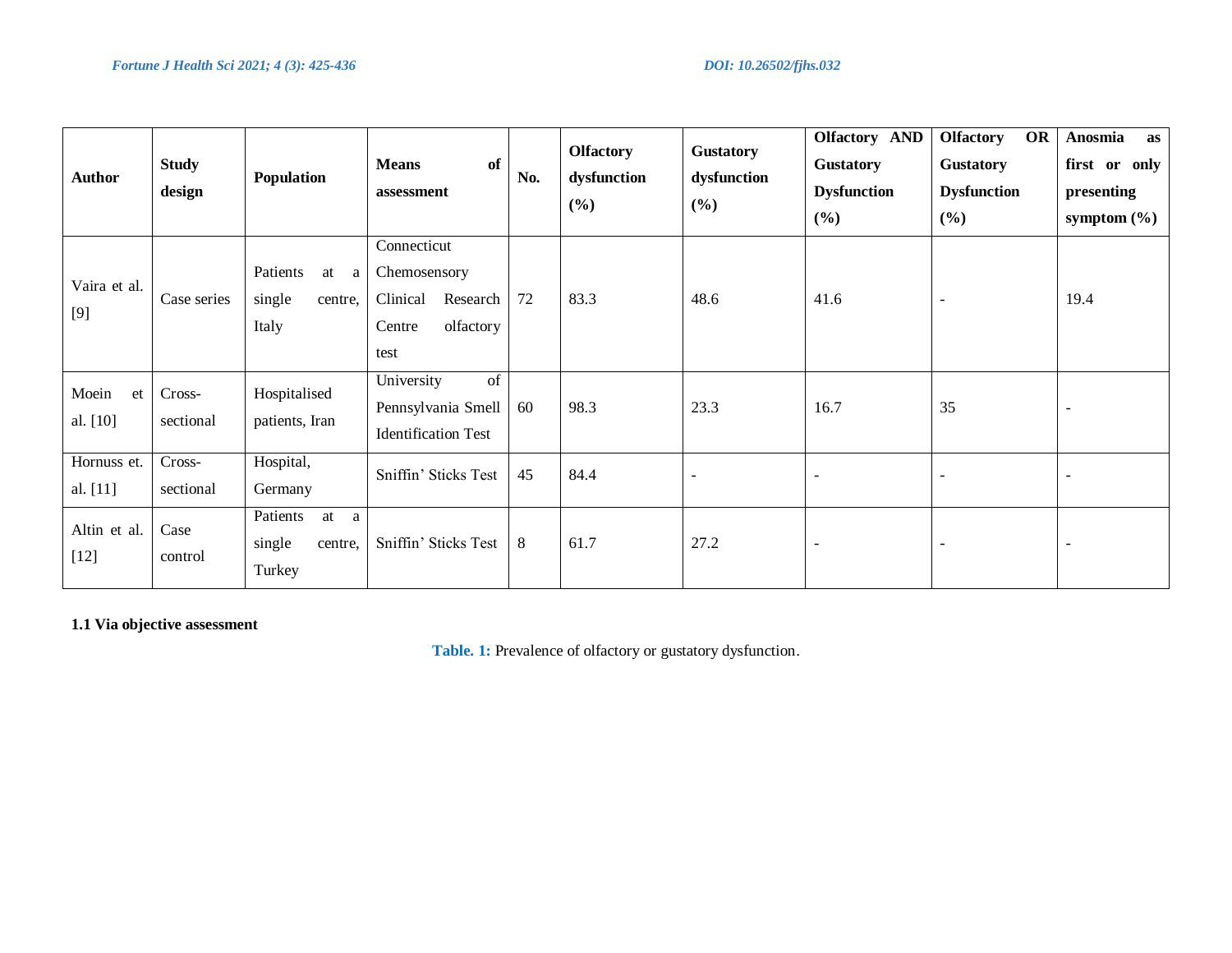| Spinato et<br>al. [13]                | Cross-<br>sectional           | Patients at a single<br>centre, Italy          | Sino-nasal<br><b>Outcome Test</b><br>22               | 202 |                        |                        |                          | 64.4                     | 14.9 |
|---------------------------------------|-------------------------------|------------------------------------------------|-------------------------------------------------------|-----|------------------------|------------------------|--------------------------|--------------------------|------|
| Menni et<br>al. [14]                  | Cross-<br>sectional           | General community,<br>United Kingdom           | <b>COVID</b><br><b>RADAR</b><br>Tracker app           | 579 | <b>Not</b><br>reported | <b>Not</b><br>reported | 59.1                     |                          |      |
| Lechien et<br>al. [15]                | Case series                   | ENT patients, Belgium                          | Non-<br>validated<br>questionnaire                    | 417 | 85.6                   | 82                     | $\blacksquare$           | $\overline{\phantom{a}}$ | 11.8 |
| Kaye et al.<br>[8]                    | Cross-<br>sectional           | Patients in USA                                | Non-<br>validated<br>questionnaire                    | 237 | 73                     |                        |                          |                          | 26.6 |
| Sakalli et<br>al. [16]                | Cross-<br>sectional           | Patients in a single<br>centre in Turkey       | Non-<br>validated<br>questionnaire                    | 172 | 51.2                   | 47.1                   |                          | $\sim$                   | 4.54 |
| Fontanet<br>et al. [17]               | Retrospective<br>cohort study | High school, France                            | Non-<br>validated<br>questionnaire                    | 171 | 34.5                   | 34.5                   |                          |                          |      |
| Beltrán-<br>Corbellini<br>et al. [18] | Case control                  | Hospitalised patients,<br>Spain                | Non-<br>validated<br>questionnaire                    | 79  | 31.6                   | 35.4                   | $\overline{\phantom{a}}$ | 39.2                     | 13.9 |
| Bénézit et<br>al. [19]                | Cross-<br>sectional           | Patients at three<br>centres, France           | Non-<br>validated<br>questionnaire                    | 68  | 75                     | 92.6                   | 63.2                     | $\overline{a}$           | 94.1 |
| Yan et al.<br>$[20]$                  | Cross-<br>sectional           | Patients at a single<br>centre, USA            | Non-<br>validated<br>questionnaire                    | 59  | 67.8                   | 71.2                   |                          |                          | 22   |
| Wee et al.<br>$[21]$                  | Cross-<br>sectional           | Patients at emergency<br>department, Singapore | Verbal<br>interview                                   | 154 |                        |                        | $\overline{\phantom{a}}$ | 22.7                     | 1.9  |
| Giacomelli<br>et al. [22]             | Cross-<br>sectional           | Hospitalized patients,<br>Italy                | Verbal<br>interview                                   | 59  | 23.7                   | 28.8                   | 18.6                     | 33.9                     |      |
| Mao et al.<br>$[23]$                  | Case series                   | Hospitalised patients<br>from 3 centres, China | Electronic<br>records audit                           | 214 | 5.61                   | 5.14                   | ÷                        | $\overline{a}$           |      |
| Yan et al.<br>$[24]$                  | Case series                   | Patients at a single<br>centre, USA            | Electronic<br>records audit<br>and phone<br>interview | 128 | 58.6                   | 54.7                   |                          |                          |      |

**1.2 Via non-objective assessment** (-) denotes information that was not reported in the study.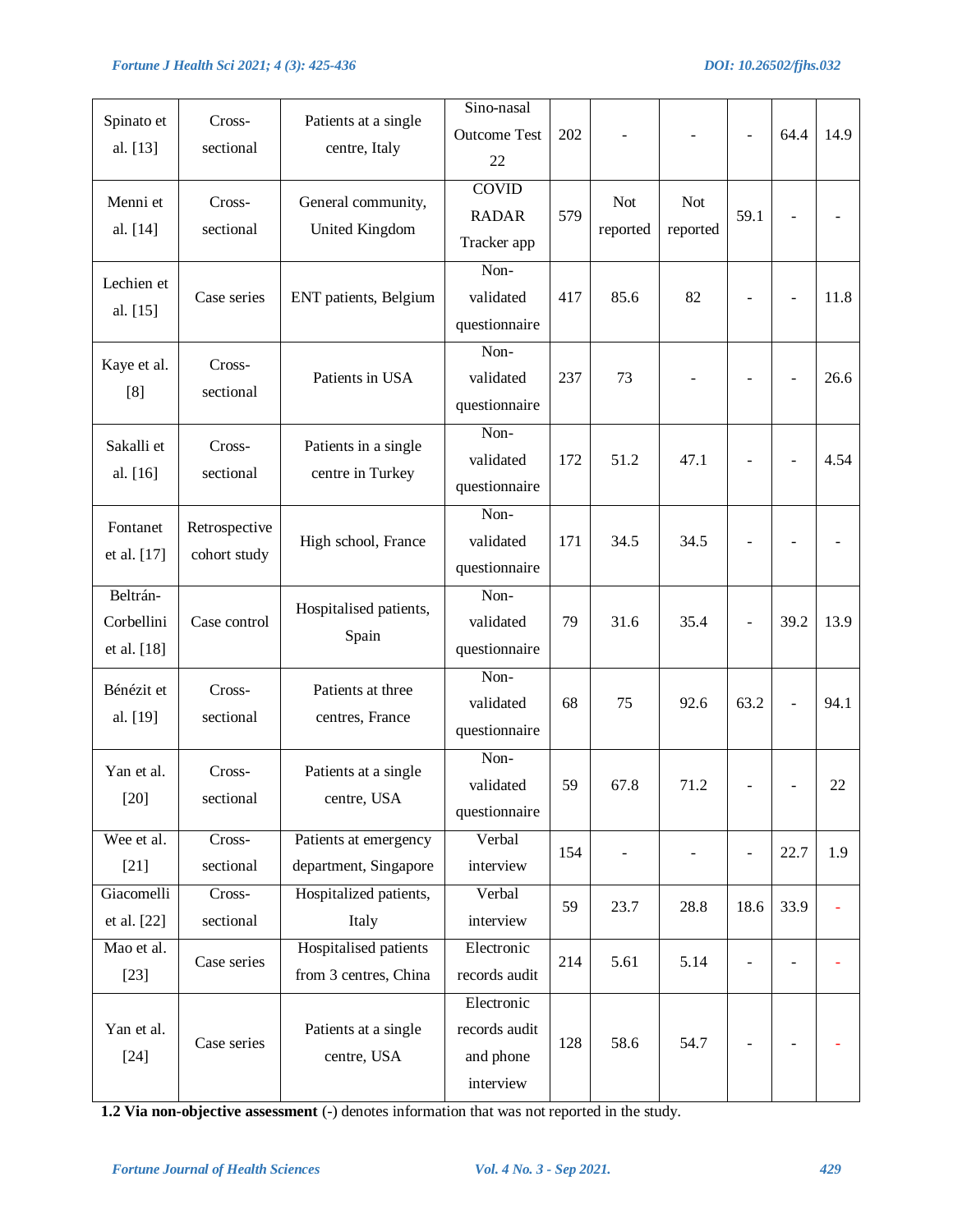# **1.3 Olfactory and gustatory dysfunction as a screening tool for disease diagnostic utility of sudden onset olfactory and / or gustatory dysfunction**

The gold standard test for the diagnosis of COVID-19 is a reverse transcriptase polymerase chain reaction (RT-PCR) performed via oropharyngeal and / or nasopharyngeal swabs. However, limitations to testing exist due either to lack of access to validated diagnostic test kits or due to bottlenecks with the scale of testing involved. Clinical symptoms have hence become an important screening tool to streamline testing efforts and ensure cost-efficient and equitable healthcare delivery in current times of crisis.

While there is an increasing body of evidence that show a high prevalence of sudden onset olfactory and gustatory disturbance among COVID-19 patients [7], François Bénézit et al. first described the potential diagnostic utility of these symptoms. They reported that sudden onset hyposmia (odds ratio (OR) 7.44, 95% CI 3.63-15.6) and hypogeusia (OR 13.4, 95% CI 6.61-28.3) were strongly associated with COVID-19 [19]. The best diagnostic performance was obtained with patients without any past medical history of ear, nose, or throat (ENT) disorders who had combined smell and taste dysfunction (sensitivity 42%, specificity 95%).

A review of several other studies [ 10, 14, 17, 19-21] in which diagnostic values can be calculated corroborates this finding. Across these studies (table 2), there are consistently high values for the specificity of olfactory and gustatory dysfunction in relation to COVID-19 (range  $81 - 100\%$ ). The high specificities strongly support the use of acute smell or taste disturbance as a screening symptom for COVID-19. We have since seen this being demonstrated with the incorporation of this symptom either as part of screening questionnaires for COVID-19, or as an isolated screening tool such as the previously mentioned Anosmia Reporting Tool.

| <b>Author</b>              | <b>Symptom</b> | <b>Sensitivity</b> | Specificity  | <b>PPV</b> | <b>NPV</b> | <b>Positive</b><br>likelihood<br>ratio | <b>Negative</b><br>likelihood<br>ratio |
|----------------------------|----------------|--------------------|--------------|------------|------------|----------------------------------------|----------------------------------------|
| Altin et al.<br>$[12]$     | Olfaction      | 0.62               | $\mathbf{1}$ | 1          | 0.56       | $\overline{\phantom{a}}$               | 0.38                                   |
| Altin et al.<br>$[12]$     | Gustation      | 0.73               | 1            | 1          | 0.65       | $\blacksquare$                         | 0.27                                   |
| Bénézit<br>et<br>al. [19]* | Olfaction      | 0.46               | 0.9          | 0.62       | 0.82       | 4.53                                   | 0.6                                    |
| Bénézit<br>et<br>al*. [19] | Gustation      | 0.62               | 0.89         | 0.68       | 0.87       | 5.84                                   | 0.43                                   |
| Bénézit<br>et<br>al*. [19] | <b>Both</b>    | 0.43               | 0.93         | 0.69       | 0.82       | 6.2                                    | 0.62                                   |
| Fontanet et<br>al. [17]    | Olfaction      | 0.29               | 0.98         | 0.85       | 0.8        | 15.92                                  | 0.72                                   |
| Fontanet et<br>al. [17]    | Gustation      | 0.3                | 0.99         | 0.88       | 0.8        | 21.29                                  | 0.71                                   |

*Fortune Journal of Health Sciences Vol. 4 No. 3 - Sep 2021. 430*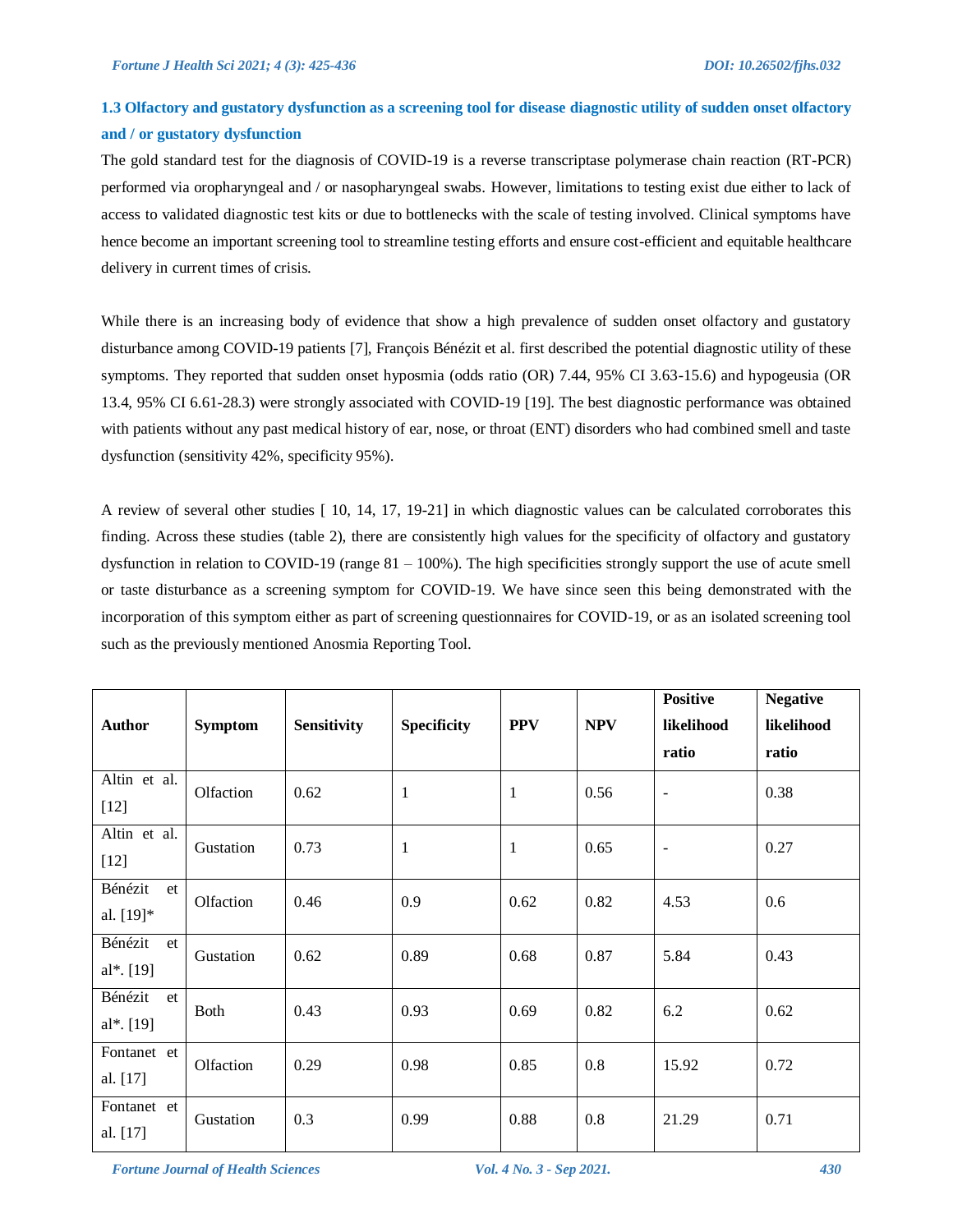| <b>Fortune J Health Sci 2021; 4(3): 425-436</b> |  |  |  |
|-------------------------------------------------|--|--|--|
|-------------------------------------------------|--|--|--|

| Menni et al.<br>$[14]$        | <b>Both</b> | 0.59 | 0.81 | 0.62 | 0.79 | 3.13  | 0.5  |
|-------------------------------|-------------|------|------|------|------|-------|------|
| Moein et al.<br>$[10]^\wedge$ | Olfaction   | 0.59 | 0.81 | 0.62 | 0.79 | 3.13  | 0.5  |
| Salmon<br>et<br>al. [25]      | Olfaction   | 0.41 | 0.9  | 0.79 | 0.64 | 4.21  | 0.66 |
| Wee et. al.<br>$[21]$         | <b>Both</b> | 0.23 | 0.99 | 0.8  | 0.86 | 18.08 | 0.78 |
| Yan et al.<br>$[20]$          | Olfaction   | 0.68 | 0.84 | 0.55 | 0.9  | 4.17  | 0.38 |
| Yan<br>al<br>et<br>$[20]$ .   | Gustation   | 0.71 | 0.83 | 0.55 | 0.91 | 4.13  | 0.35 |

#### **1.4 Diagnostic utility in comparison with other symptoms of COVID-19**

Sporadic evidence has emerged [15, 22, 26] that sudden onset of olfactory or gustatory dysfunction has a stronger association with COVID-19 as compared to more commonly described symptoms of fever, cough, dyspnoea, or fatigue/myalgia. In comparing common presenting symptoms of COVID-19, Yan et al. demonstrated that smell and taste disturbances showed the strongest association with the disease. A multivariable logistic regression showed that both smell and taste impairment were the strongest independent factors associated with COVID-19 positivity (anosmia: OR 10.9, 95% CI: 5.08- 23.5; ageusia: OR 10.2 95% CI 4.74-22.1) [20].

This was subsequently corroborated in two racially distinctive cohorts. In an Asian cohort of patients with PCR-proven acute respiratory viral infections, Wee et al. demonstrated that those patients who tested positive for COVID-19 had significantly higher odds of olfactory or gustatory dysfunction as compared to those positive for other respiratory viruses (OR = 10.14, 95% CI 2.37–43.49) [21]. Beltrán-Corbellini et al. demonstrated in a case control study that sudden onset of smell or taste dysfunction was more frequently observed in the COVID-19 group (39.2%, 95% CI 28.9- 50.6) than in the control group comprising of influenza patients (12.5 %, 95% CI 5.1-27-6), with an adjusted OR of 21.4 (95% CI, 2.77-165.4) [18].

#### **1.5 Diagnostic utility in comparison with other risk factors for COVID-19**

Traditional risk factors for communicable diseases including COVID-19 include a history of close contact with confirmed cases. Wee et al [21]. found that olfactory and gustatory dysfunction were equally sensitive and specific as a history of close contact with a confirmed COVID-19 case (specificity: 94.8%, 95% CI 93.0–96.3%; sensitivity: 27.3%, 95% CI 20.4–35.0%). This indicates that actively inquiring about smell or taste disturbances in an individual suspected of disease may be as effective as epidemiological contact-tracing, though more work needs to be done to study this association.

#### **1.6 Diagnostic utility of olfactory and gustatory dysfunction for clinical severity of COVID-19**

It is now known that COVID-19 can cause a spectrum of disease severity. Risk factors for severe disease [27] include advanced age, people with a vulnerable social set-up such as those staying in nursing homes or in overcrowded areas,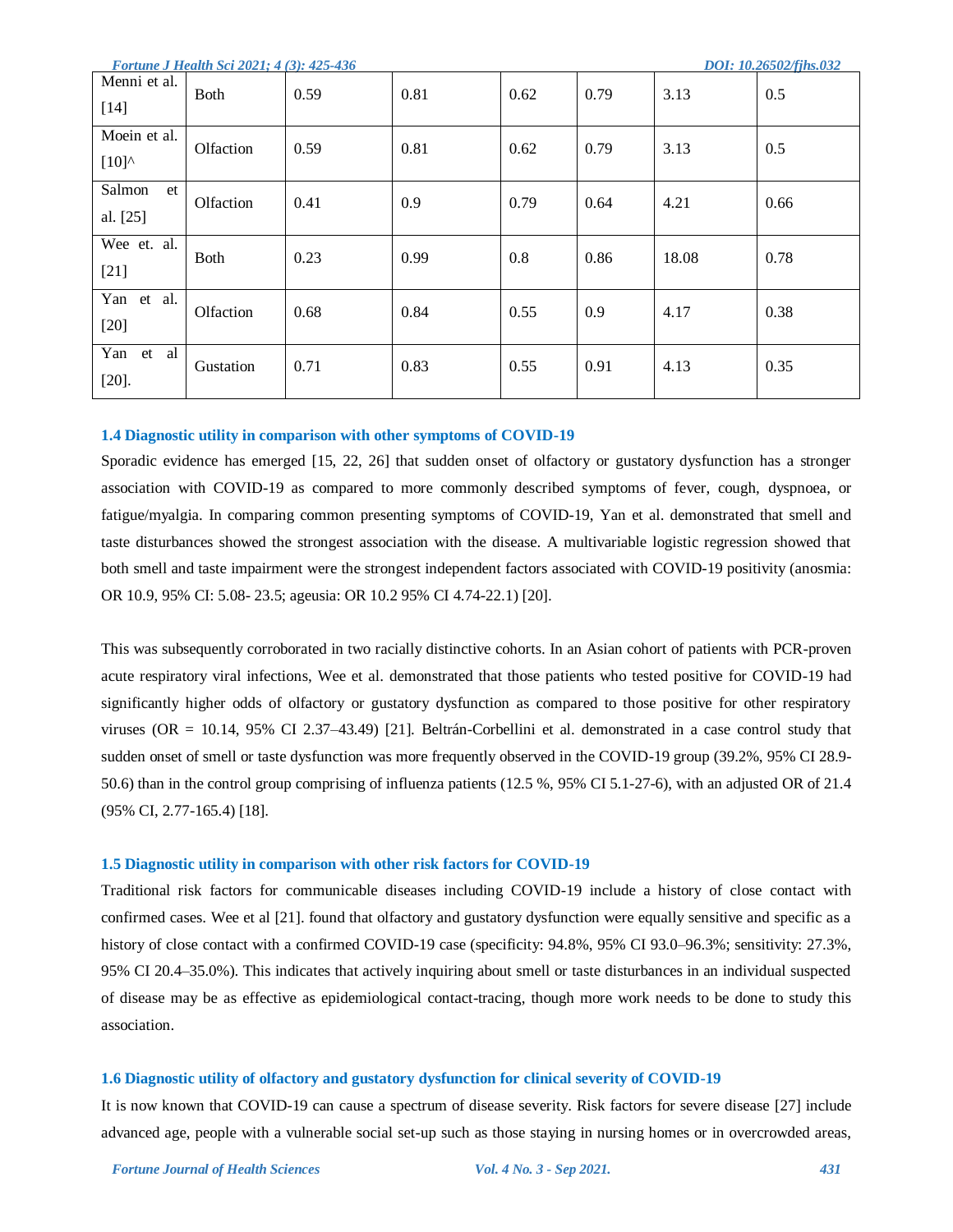#### *Fortune J Health Sci 2021; 4 (3): 425-436 DOI: 10.26502/fjhs.032*

and people with medical conditions which may predispose to an immunocompromise state, or having less physiological reserves. Isolated case reports and case series appear to suggest that alterations in smell or taste may signify a milder clinical course of COVID-19 [13, 28, 29]. This may particularly be the case if these manifestations were the only presenting symptoms.

In a retrospective review involving 169 patients, Yan et al. found that patients who were hospitalized were less likely to report smell (26.9% vs 66.7%), and taste abnormalities (23.1% vs 62.7%) than those who were managed outpatient [24]. Multivariable logistic regression demonstrated that self-reported intact olfactory function and positive chest radiograph findings were the only factors independently associated with hospital admission. Patients with altered smell and taste were ten times less likely to be admitted than those with normosmia (OR: 0.09, 95% CI: 0.01-0.74).

We recommend that results suggesting a relationship between olfactory/gustatory dysfunction and clinical severity should be interpreted with caution due to various limitations. Existing studies mostly involve small samples, and data is often self-reported leading to recall bias. Patients who require hospitalization may also display more prominent symptoms such as high fever or dyspnoea requiring oxygen supplementation or even mechanical ventilation and thus may not notice qualitative differences in olfactory or gustatory function.

#### **1.7 Proposed mechanisms resulting in olfactory and taste dysfunction**

Olfactory dysfunction can affect between 3 to 20% of the general population [30]. Post-viral dysfunction is a common aetiology [14]. The exact mechanistic pathways in which viruses (including SARS-CoV-2) may lead to changes in smell and taste perception are poorly understood. However, a few plausible explanations have been proposed.

Firstly, these viruses produce local inflammation of the sinonasal mucosa, thereby resulting in nasal obstruction and changes in the perception of smell (and taste). Akerlund et al previously found that for a significant proportion (49%) of their subjects with experimentally induced common cold after nasal inoculation with human coronavirus 229E, the magnitude of the change in smell was correlated with the severity of nasal obstruction (measured via nasal peak expiratory flow and by acoustic rhinometry) [31]. Suzuki et al found a similar correlation in their cohort [32]. However, both studies also had a proportion of infected individuals who had olfactory dysfunction but minimal subjective nasal obstruction or normal acoustic rhinometry. This suggests that sinonasal inflammation is not the only factor underlying post-viral olfactory and gustatory dysfunction. Furthermore, it has been observed that SARS-CoV-2 does not appear to generate clinically significant nasal congestion or rhinorrhoea in comparison with other respiratory viruses [33].

Secondly, SARS-CoV-2 is a neurotropic virus with a specific tropism for the olfactory system [33]. Some viruses that affect the respiratory tract are hypothesized to either infect olfactory receptor neurons or diffuse through channels formed by olfactory ensheathing cells [34]. Previous studies have demonstrated the presence of viruses in nasal secretions and post-mortem biopsy samples of the olfactory bulb, suggesting viral replication within the nasal cavity and olfactory system [34].

Coronaviruses are known to be neurotropic amidst a growing body of evidence [33]. In 2003, tissue samples from patients with severe acute respiratory syndrome (SARS) demonstrated the presence of SARS‐CoV in the central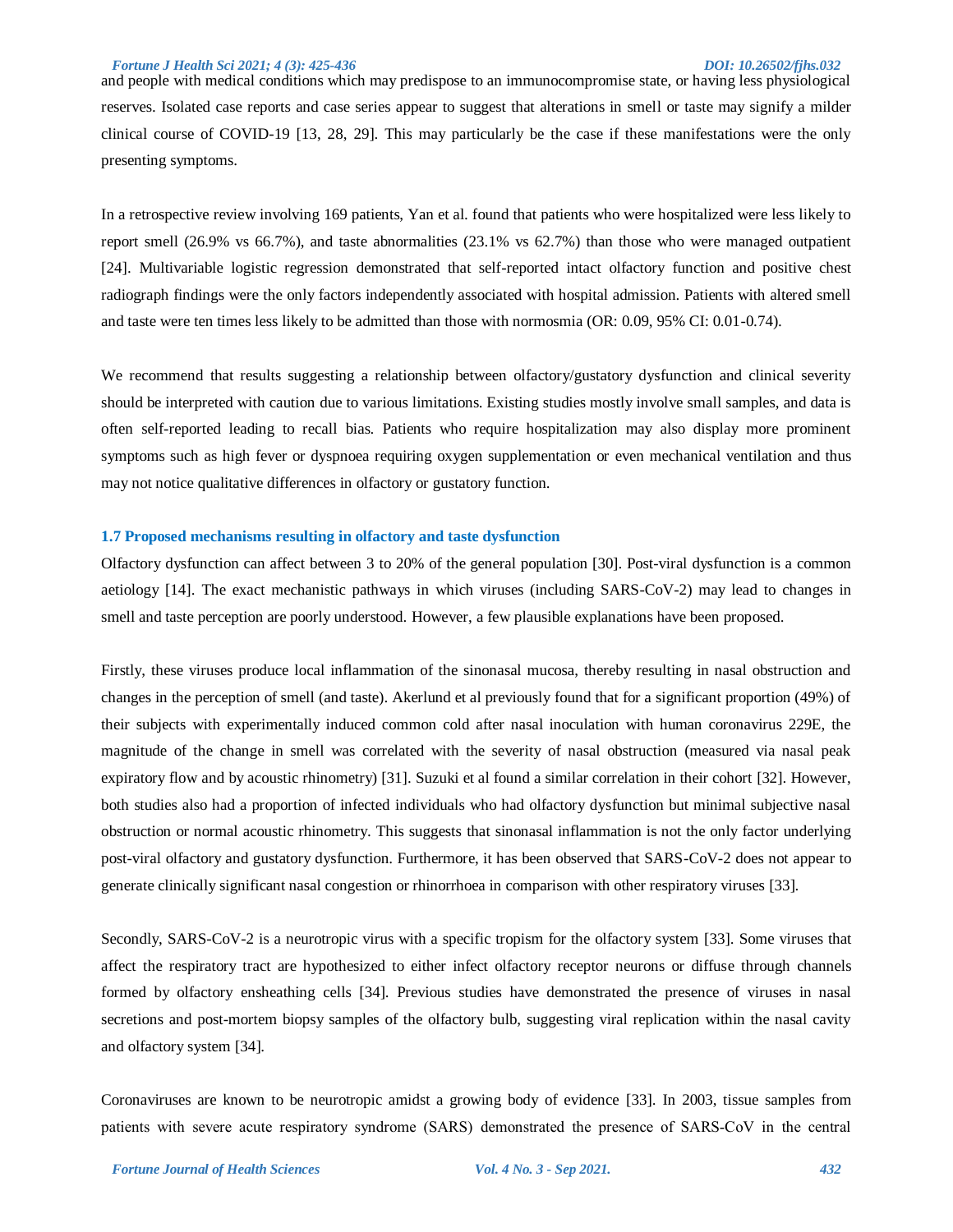#### *Fortune J Health Sci 2021; 4 (3): 425-436 DOI: 10.26502/fjhs.032*

nervous system [35]. The angiotensin-converting enzyme II (ACE2) is known to be the cell receptor for SARS-CoV-2 [36] to gain entry at the cellular level. The human ACE2 protein is widely expressed in the upper aerodigestive tract (on mucosal epithelial cells of the nasal and oral cavity). It is also expressed in epithelial cells of the lower airway as well the as the intestines and kidneys. Neural mechanisms of the virus have been hypothesized, although the extent to which the olfactory epithelium could serve as a nose-brain entry path is uncertain.

Experimental studies using transgenic mice expressing the ACE2 receptor previously demonstrated trans neural penetration and spread to connected areas of the brain through the olfactory bulb after intranasal inoculation with either SARS-CoV or MERS-CoV. One mice model notably revealed that the detection of virus antigen was most abundant in the olfactory bulb [37]. Still, to date, our understanding of the neurotropism of the virus remains limited by small study samples, as well as difficulties in obtaining histopathological tissue specimens and viral cultures of infected olfactory neuroepithelium.

#### **1.8 Prognosis**

There has been limited literature assessing the long-term prognosis of post-viral smell and taste dysfunction in general. A case-control study by Lee et al [38] showed that 80% of patients with post-viral dysfunction reported subjective recovery after one year. Favourable prognostic factors include the female gender, and patients with follow-up duration of 2 years or longer. A retrospective analysis of 791 patients by Cavazzana showed 46% of anosmic and 35% of hyposmic patient exhibiting clinically significant improvement in smell test scores over a mean follow-up period of 1.94 years [39].

For COVID-19, given that this is caused by a novel coronavirus, there is limited data regarding recovery rate. Existing studies suggest a highly variable complete recovery rate, ranging from 11.5 – 74% (Table 3). Data related to the time of recovery was equally variable but suggested that a large proportion of patients who generally made early recovery.

| <b>Author</b>       | <b>Olfactory dysfunction</b>                                                                                                      | <b>Gustatory dysfunction</b>                                                                                                                                                   |
|---------------------|-----------------------------------------------------------------------------------------------------------------------------------|--------------------------------------------------------------------------------------------------------------------------------------------------------------------------------|
| Beltrán et al. [18] | Complete<br>recovery:<br>Mean<br>duration<br>7.4<br>• Range 5.1 to 9.7 days,                                                      | 40%<br>Not documented<br>days                                                                                                                                                  |
| Hopkins et al. [40] | Complete recovery (at 1 week): 11.5%                                                                                              |                                                                                                                                                                                |
| Lechien et al. [15] | Complete<br>recovery:<br>Recovery<br>time<br>in<br>$•1-4$<br>$-5-8$<br>(47.5%)<br>$-9-14$<br>$(24.2\%)$<br>15 or more days (3.4%) | 37%<br>Among patients with residual dysfunction,<br>days:<br>53.9% had isolated olfactory dysfunction,<br>(33%)<br>22.5% had isolated gustatory dysfunction,<br>23.6% had both |
| Salmon et al. [25]  | Complete recovery: 72.9%                                                                                                          | Not documented                                                                                                                                                                 |
| Sakalli et al. [16] | Complete<br>22.7%<br>recovery:<br>Mean duration: 8.02 days                                                                        | Complete recovery: 23.4%                                                                                                                                                       |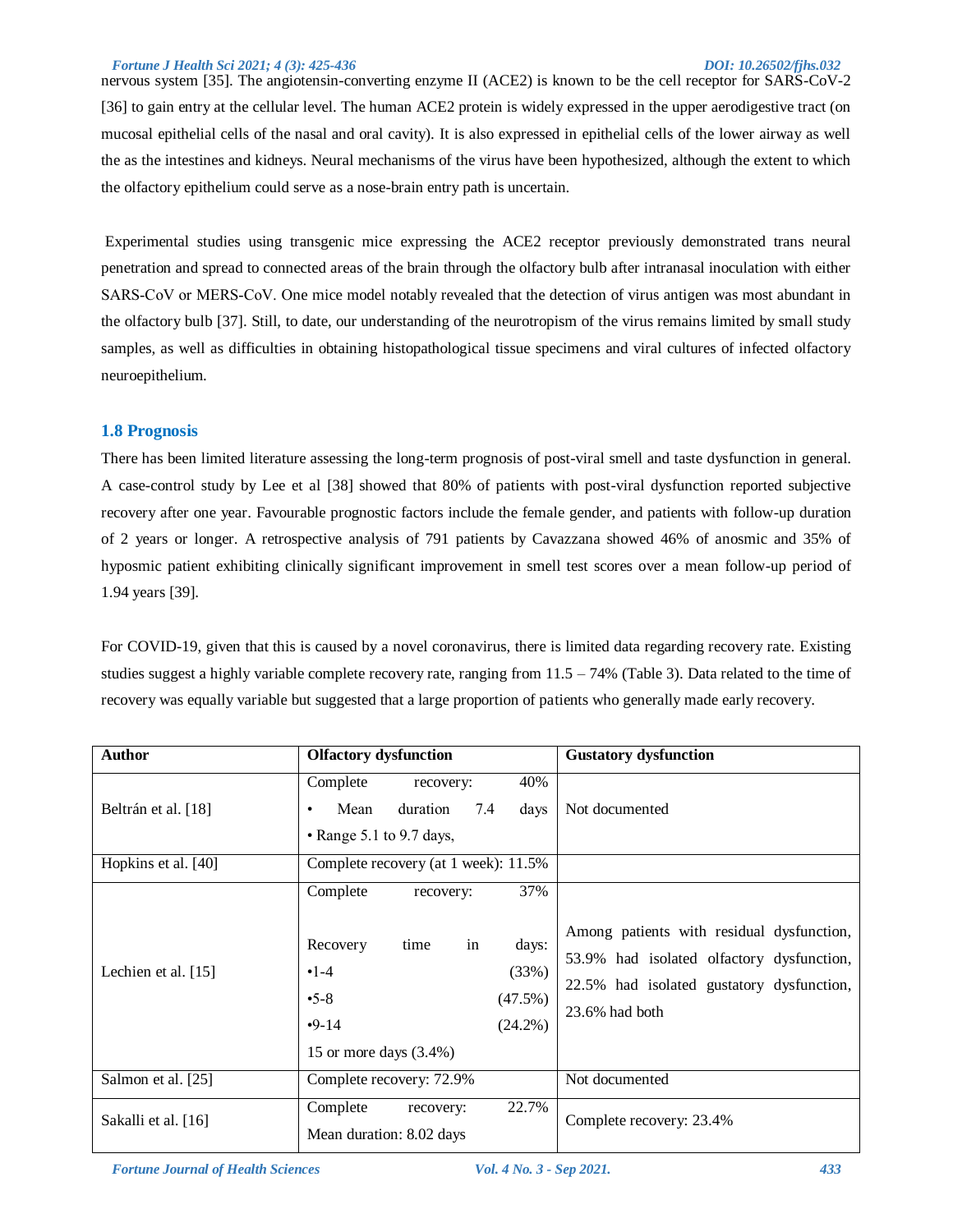| <b>Fortune J Health Sci 2021; 4(3): 425-436</b> | DOI: 10.26502/fihs.032                                            |
|-------------------------------------------------|-------------------------------------------------------------------|
|                                                 | 66%<br>Complete<br>recovery:                                      |
|                                                 | in<br>19<br>than<br>less<br>days<br>5<br>$\overline{\phantom{a}}$ |
|                                                 | 5<br>16<br>days<br>in<br><b>or</b><br>more                        |
| Vaira et al. [9]                                | Complete recovery: 20.5%                                          |
|                                                 | Among these patients, 28 (80%) had                                |
|                                                 | residual hyposmia or hypogeusia on                                |
|                                                 | objective assessment                                              |
| Yan et al. $[20]$                               | Not documented<br>Complete recovery: 74%                          |

**Table 3:** Recovery from olfactory and gustatory dysfunction.

Accurate analysis is complicated by the fact that most studies on SARS-CoV2 and olfactory or gustatory dysfunction is based on subjective self-evaluations. Disparity between subjective and objective assessment was highlighted in a rare study of objective olfactory dysfunction relating to COVID-19 by Vaira et al [9], where 66% of patients self-perceived complete recovery, but on objective assessment, 80% of these patients still showed residual hyposmia or hypogeusia.

## **2. Conclusion**

Current evidence suggest that acute olfactory or gustatory dysfunction is prevalent and can be utilised as a screening tool for COVID-19. There is a plausible biological pathway leading to dysfunction. It remains to be seen how longerterm data will affect the overall recovery rate, and how this compares to other respiratory viruses which cause olfactory and gustatory dysfunction.

### **References**

- 1. WHO. Pneumonia of unknown cause China (2020).
- 2. Hsu LY CP, Lim JF. The Novel Coronavirus (SARS-CoV-2) Epidemic. Ann Acad Med Singapore 49 (2020): 105-107.
- 3. WHO. WHO Director-General's opening remarks at the media briefing on COVID-19 on 11 March (2020).
- 4. Goh KJ CM, Cheong EH, Kalimuddin S, et al. Rapid Progression to Acute Respiratory Distress Syndrome: Review of Current Understanding of Critical Illness from COVID-19 Infection. Ann Acad Med Singapore 49 (2020):108-118.
- 5. AAO-HNS. American Academy of Otolaryngology Head and Neck Surgery: Anosmia, Hyposmia, and Dysgeusia Symptoms of Coronavirus Disease 6 (2020): S22-S25.
- 6. SOHNSS. Acute olfactory and gustatory dysfunction as a symptom of COVID-19 infection. Joint statement of the Chapter of Otorhinolaryngologists, College of Surgeons, Singapore and the Society of Otolaryngology-Head and Neck Surgery, Singapore (SOHNSS) (2020).
- 7. Tong JY, Wong A, Zhu D, et al. The Prevalence of Olfactory and Gustatory Dysfunction in COVID-19 Patients: A Systematic Review and Meta-analysis. Otolaryngol Head Neck Surg (2020): 194599820926473.
- 8. Kaye R, Chang, CWD, et al. COVID-19 Anosmia Reporting Tool: Initial Findings. Otolaryngology–Head and Neck Surgery 163 (2020): 132-134.

*Fortune Journal of Health Sciences Vol. 4 No. 3 - Sep 2021. 434* 9. Vaira LA, Deiana G, Fois AG, et al. Objective evaluation of anosmia and ageusia in COVID-19 patients: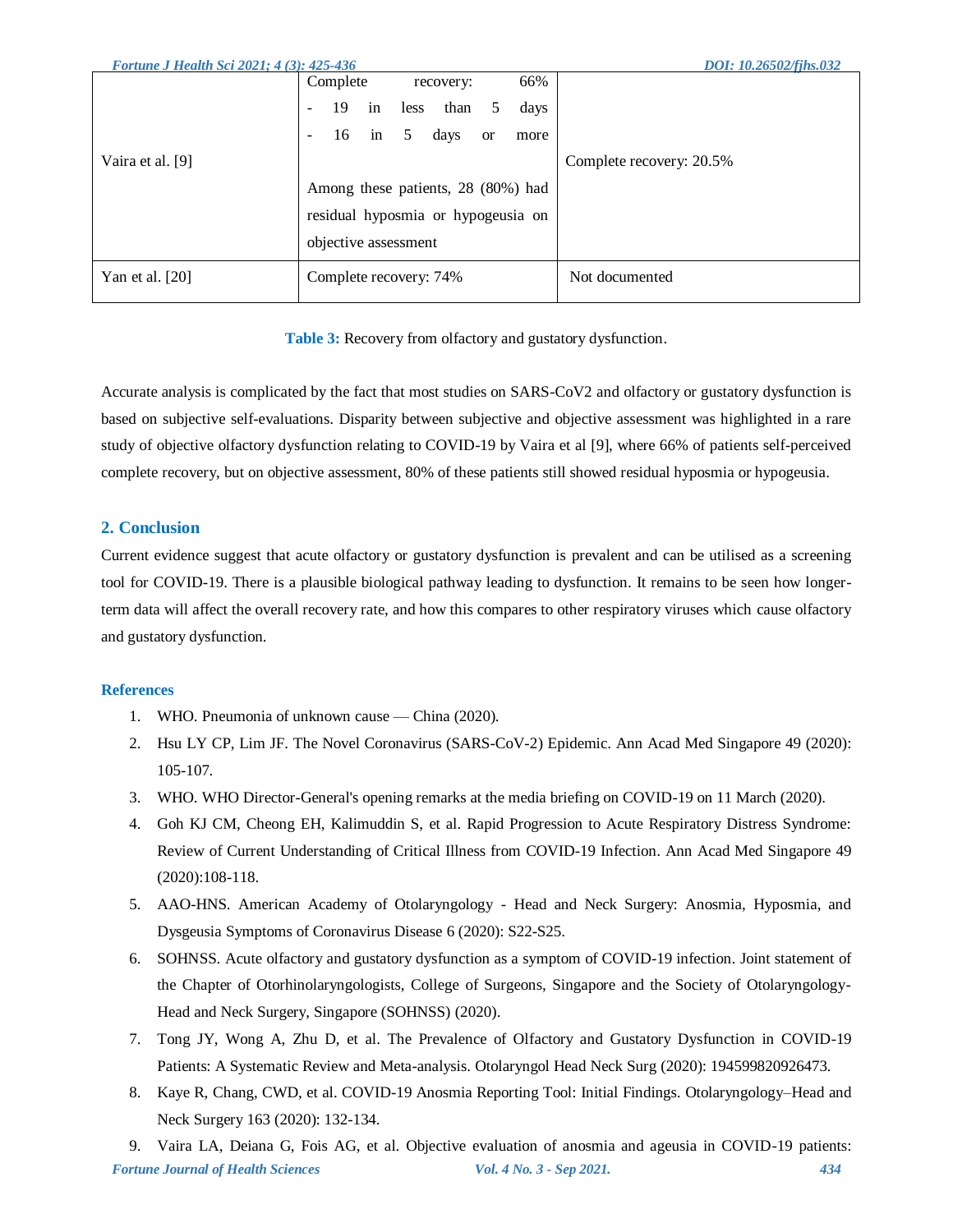#### *Fortune J Health Sci 2021; 4 (3): 425-436 DOI: 10.26502/fjhs.032*

- Single-center experience on 72 cases. Head Neck 42 (2020): 1252-1258.
- 10. Moein ST, Hashemian SMR, Mansourafshar B, et al. Smell Dysfunction: A Biomarker for COVID-19. International Forum of Allergy & Rhinology 10 (2020): 944-950.
- 11. Hornuss D, Lange B, Schroter N, et al. Anosmia in COVID-19 patients. Clin Microbiol Infect 26 (2020): 1426-1427.
- 12. Altin F, Cingi C, Uzun T, et al. Olfactory and gustatory abnormalities in COVID-19 cases. Eur Arch Otorhinolaryngol 277 (2020): 2775-2781.
- 13. Spinato G, Fabbris C, Polesel J, et al. Alterations in Smell or Taste in Mildly Symptomatic Outpatients With SARS-CoV-2 Infection. JAMA 323 (2020): 2089-2090.
- 14. Menni C, Valdes A, Freydin MB, et al. Loss of smell and taste in combination with other symptoms is a strong predictor of COVID-19 infection. Preprints (2020).
- 15. Lechien JR C-EC, Siati DRd. Olfactory and gustatory dysfunctions as a clinical presentation of mild-tomoderate forms of the coronavirus disease (COVID-19): a multicenter European study. European Archives of Oto-Rhino-Laryngology 277 (2020): 2251-2261.
- 16. Sakalli E, Temirbekov D, Bayri E, et al. Ear nose throat-related symptoms with a focus on loss of smell and/or taste in COVID-19 patients. Am J Otolaryngol 41 (2020): 102622.
- 17. Fontanet A, Tondeur L, Madec Y, et al. Cluster of COVID-19 in northern France: A retrospective closed cohort study. Preprints (2020).
- 18. Beltran-Corbellini A, Chico-Garcia JL, Martinez-Poles J, et al. Acute-onset smell, and taste disorders in the context of Covid-19: a pilot multicenter PCR-based case-control study. Eur J Neurol 27 (2020):1738-1741.
- 19. Bénézit F, Le Turnier P, Declerck C, et al. Utility of hyposmia and hypogeusia for the diagnosis of COVID-19. The Lancet Infectious Diseases 20 (2020): 1014-1015.
- 20. Yan CH, Faraji F, Prajapati DP, et al. Association of chemosensory dysfunction and Covid-19 in patients presenting with influenza-like symptoms. International Forum of Allergy & Rhinology 10 (2020): 806-813.
- 21. Wee LE, Chan YFZ, Teo NWY, et al. The role of self-reported olfactory and gustatory dysfunction as a screening criterion for suspected COVID-19. Eur Arch Otorhinolaryngol 277 (2020): 2389-2390.
- 22. Giacomelli A, Pezzati L, Conti F, et al. Self-reported olfactory and taste disorders in SARS-CoV-2 patients: a cross-sectional study. Clin Infect Dis 71 (2020): 889-890.
- 23. Mao L, Jin H, Wang M, et al. Neurologic Manifestations of Hospitalized Patients with Coronavirus Disease 2019 in Wuhan, China. JAMA Neurol 77 (2020): 683-690.
- 24. Yan CH FF, Prajapati DP, Ostrander BT, et al. Self‐reported olfactory loss associates with outpatient clinical course in Covid‐19. International Forum of Allergy & Rhinology 10 (2020): 821-831.
- 25. Salmon D, Bartier S, Hautefort C, et al. Self-reported loss of smell without nasal obstruction to identify COVID-19. The multicenter CORANOSMIA cohort study. J Infect 81 (2020): 614-620.
- 26. Finsterer J, Stollberger C. Causes of hypogeusia/hyposmia in SARS-CoV2 infected patients. J Med Virol 92 (2020): 1793-1794.
- 27. CDC. Centers for Disease Control and Prevention: Assessing Risk Factors for Severe COVID-19 (2020).
- 28. Villalba NL MY, Ortiz MBA. Anosmia and Dysgeusia in the Absence of Other Respiratory Diseases: Should COVID-19 Infection Be Considered? . European journal of case reports in internal medicine 7 (2020): 001641.
- 29. Levinson R, Elbaz M, Ben-Ami R, et al. Anosmia and dysgeusia in patients with mild SARS-CoV-2 infection.